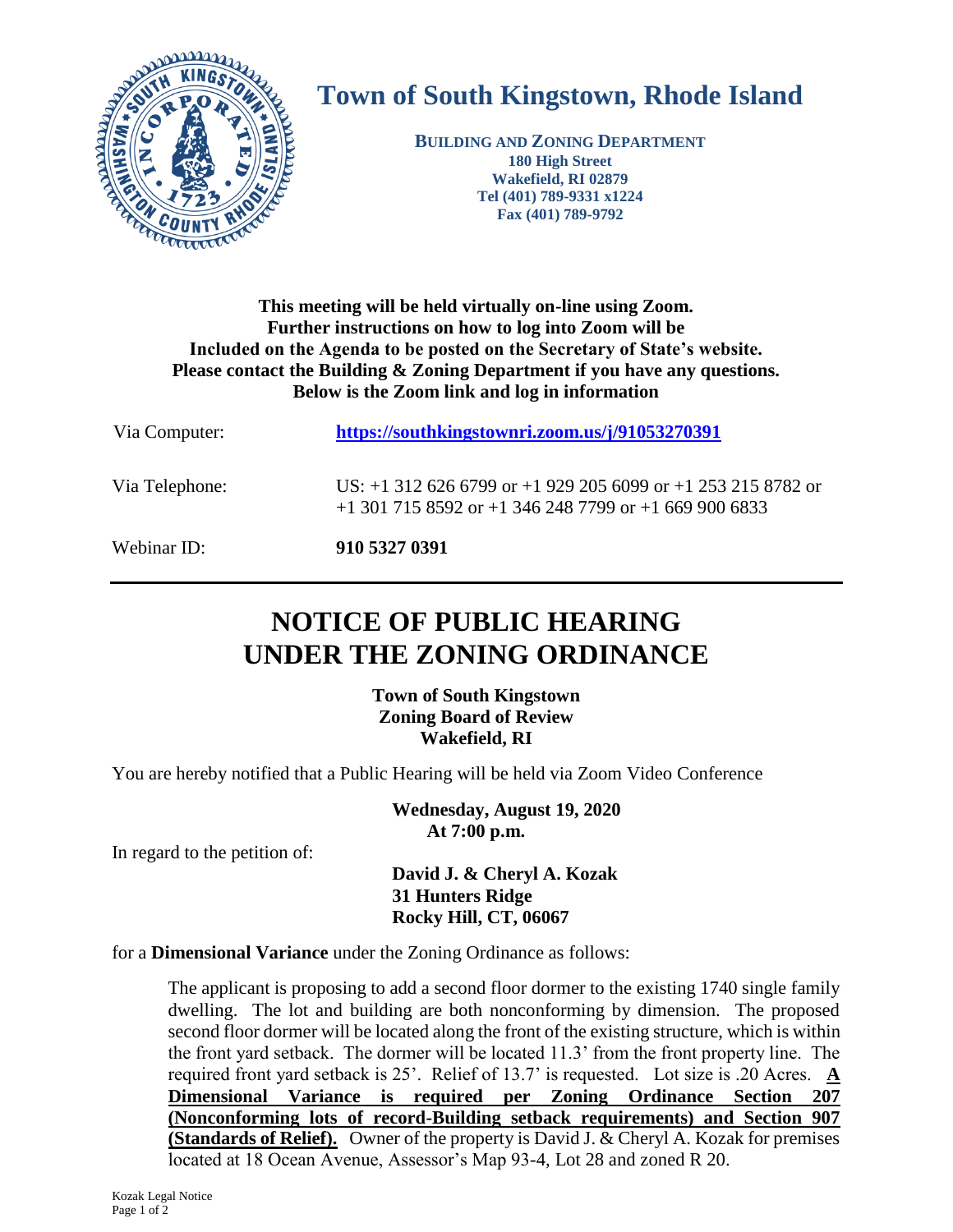Said petition is available for public review on the Town's website, at the following link: <http://www.southkingstownri.com/1000/Current-Zoning-Applications>

Persons who are unable to access the zoning applications via the link above may contact the Building Inspector's office to schedule an appointment to review the applications in person.

If you are unable to participate in the Zoom meeting, and/or wish to submit written comments or other documents to be considered, please submit these documents via email to [jspence@southkingstownri.com](mailto:jspence@southkingstownri.com) no later than 48 hours before the meeting.

**Individuals requesting American Sign Language interpreters or Cart service must call the Town Clerk's Office at 401-789-9331 at least seventy-two (72) hours in advance of public meeting.**

Very truly yours,

Wayne R. Pomente

Zoning Board of Review